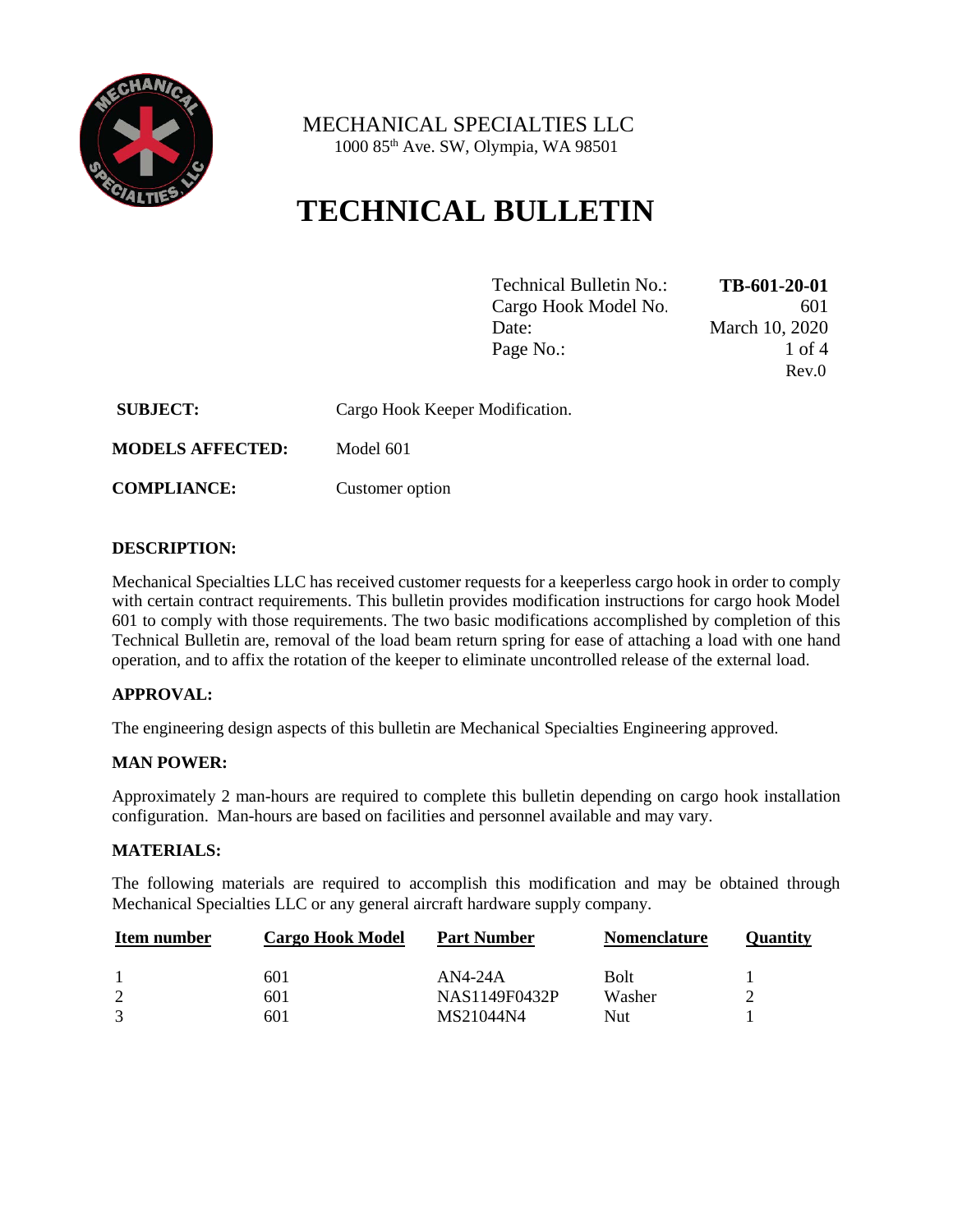### **SPECIAL TOOLS:**

None required

#### **WEIGHT AND BALANCE:**

Not affected

#### **ELECTRICAL LOAD DATA:**

Not affected

#### **REFERENCES:**

MODEL 601 MAINTENANCE AND OVERHAUL MANUAL, REV. B, or later revision.

#### **ACCOMPLISHMENT INSTRUCTIONS:**

- 1. For ease of access, it is necessary to remove the cargo hook from the guard assembly when performing this bulletin.
- 2. Remove nut, washers and bolt retaining keeper on Model 601, reference page 13, item #77. Retain hardware for re-installation.
- 3. Remove keeper assembly and keeper spring, reference page 13, items #79  $&$  #78.
- 4. Modify keeper, item #79 as follows:
	- a) Overlay the provided template (Page 4) on the side of keeper and mark location of hole to be drilled. One method to accomplish this task is to utilize an automatic center punch. Place point of punch at the center of the bolt location on the template and punch through the template thereby marking keeper for drilling.
	- b) Repeat step 'a)' on the opposite side of the keeper by utilizing the opposite side of template.
	- c) Place keeper in non-marring or soft-jaw vise, preferably in a drill press.
	- d) Utilizing a .250 bit, Drill one hole from each side of keeper at the position of the punch marks; do not drill from one side all the way through second side, as this could improperly position the bolt on assembly.
	- e) Deburr holes drilled in step 'd)'.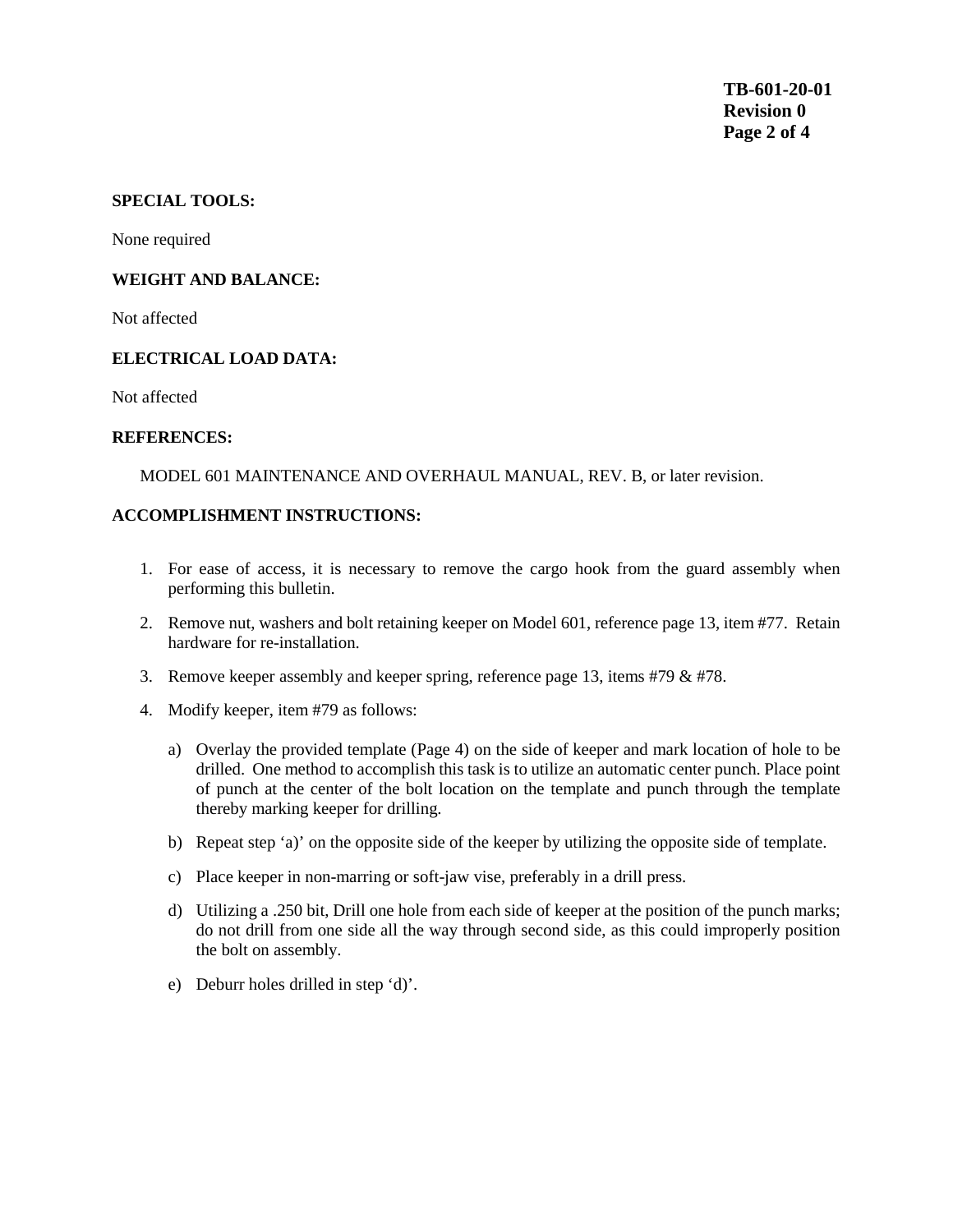**TB-601-20-01 Revision 0 Page 3 of 4**

5. Reinstall modified keeper, item #79 and keeper spring, item #78 on cargo hook assembly, reference reverse order of #5 and #4 above. Keeper mounting bolt installation and torque values as follows:

Reference page 13, item #77, install bolt with one washer under head and one under nut (AN960- 616L), install nut (MS21044N6) and torque 160-190 inch/lbs. Next, (refer to materials list), in the newly drilled hole in keeper install bolt (item 1) with washer under head and nut (item 2), install nut (item 3) and torque 50-70 inch/lbs. Check to assure keeper can no longer be rotated.

6. The load beam return spring, item #86 may be removed at user's option.

**Note: Removal of the load beam spring will allow the load beam (item #68) to remain open after release of load. However, repeated contact with the ground with load beam open could cause damage to hook components.** 

**It is advisable to leave the load beam return spring installed unless specific operations require its removal.**

7. Reinstall cargo hook assembly in the guard assembly, perform functional test of mechanical and electrical releases and check for any binding or interference from the keeper.

This modification may be carried out by any qualified aircraft mechanic. During the process, if desired, the keeper may be returned to Mechanical Specialties for modification at no charge to our customer.

## **MAINTENANCE FACILITY:**

Mechanical Specialties LLC  $1000$   $85<sup>th</sup>$  Ave SE Olympia, WA 98501

Ph. 360-273-7604 Fax 360-273-8983